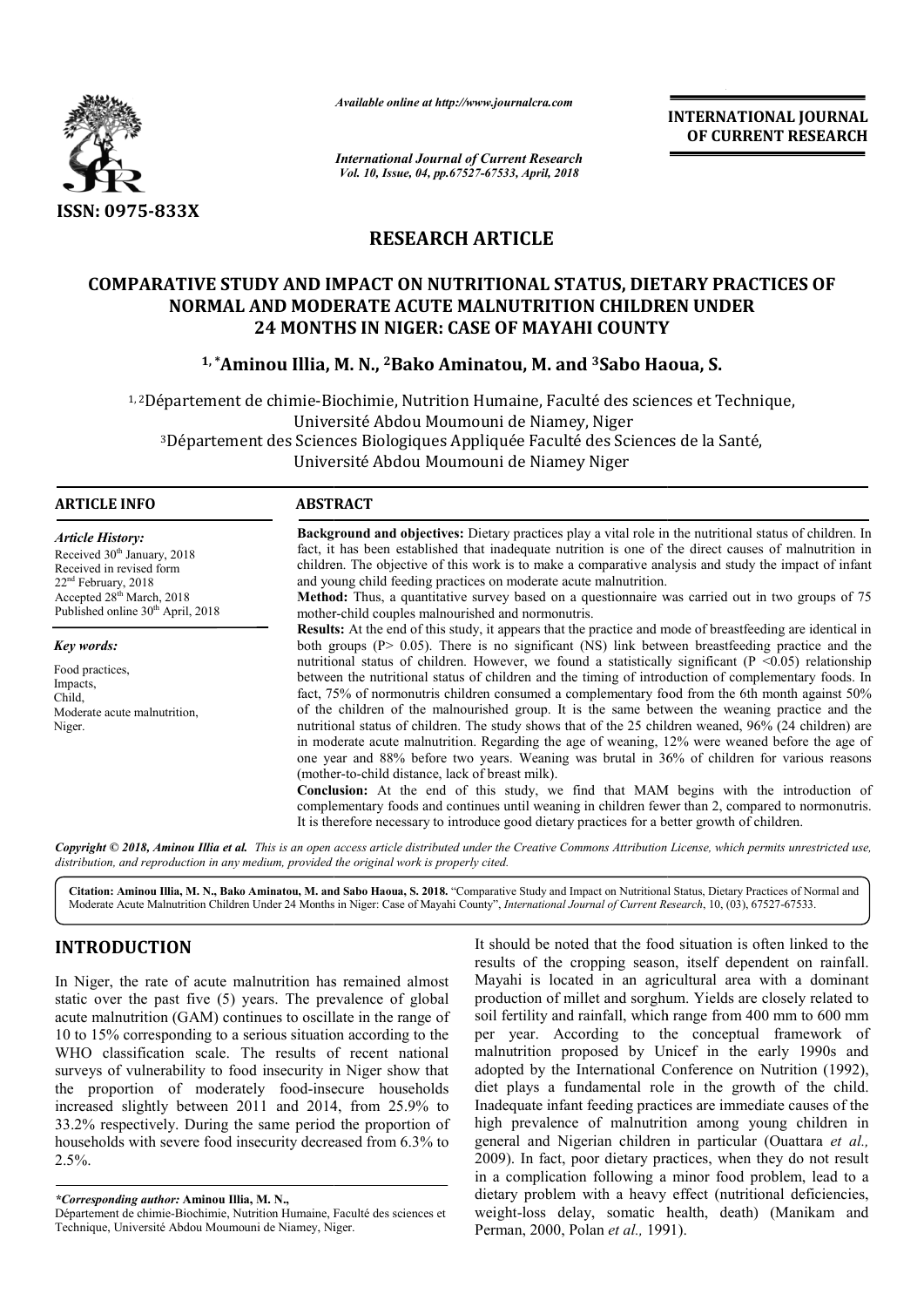Infant and Young Child Feeding (IYCF) practices are still inadequate in Niger. Only 23% of newborns benefit from exclusive breastfeeding and the quality of complementary feeding is only up to standard for 3 in 100 children (INS, 2012). On the basis of this observation, we proposed to carry out a study whose objective is to make a comparative analysis and study the impact of infant and young child feeding practices on moderate acute malnutrition. This will allow better management for good growth and development of infants and young children.

# **MATERIALS AND METHODS**

# **Site of the study**

The study took place in the Mayahi department, particularly in the communes of Kanembakaché, Issawane, Mayahi urban, Serkin Haussa and Tchaké, in September 2016.

# **Type of study**

It is a descriptive cross-sectional study for analytical and comparative purposes.

**Target group:** The study population consists of mother / child couples from the five communes of the department of Mayahi. Inclusion criteria for mothers include Mayahi residents, who agree to answer the questionnaire and who followed their children from birth to 24 months of age, in order to gain reliable information on the evolution of the child's diet. Children include those aged 6-24 months normonutris, seen in infant counseling and moderate acute malnutrition (children whose  $P / T$  ratio reported in ZScore is  $\leq$  2 and  $>$  -3 standard (WHO, 2006)) in nutritional recovery course in health centers.

**Sampling:** A 2-degree random survey was conducted to form the sample. - in the first degree, the choice of 5 communes out of the 8 that account the department of Mayahi to have a good geographical representativeness. - in the second degree, the choice of 75 normonutric mother-child pairs and 75 acute malnourished parent-child pairs through a probabilistic method.

**Collection tools:** An interview guide was used for both groups. It includes the following: socio-demographic characteristics, child data, and mothers' experiences in feeding practices.



#### **Figure 1. Location of the study area**

|  | <b>Table 1. Operational Definition of Variables</b> |  |  |  |
|--|-----------------------------------------------------|--|--|--|
|--|-----------------------------------------------------|--|--|--|

| variable         | <b>Priteria</b>                                        | Définition                                                                             |  |
|------------------|--------------------------------------------------------|----------------------------------------------------------------------------------------|--|
| Breastfeeding    | Time of first breastfeeding<br>• Initial Breastfeeding |                                                                                        |  |
|                  | • type of breastfeeding                                | This is the breastfeeding mode (Breastfeeding, artificial breastfeeding, mixed         |  |
|                  |                                                        | breastfeeding.)                                                                        |  |
|                  | • Exclusive breastfeeding                              | Refers to infant feeding practice from birth to 6 months of age with only breast milk. |  |
| Complementary    | Introduction of complementary foods                    | Time of introduction of other foods other than breast milk to a child                  |  |
| feed             | • Complementary food soffered                          | These are various types of foods given to children other than breast milk;             |  |
|                  | • Meals available to children / days                   | This is the number of meals children received per day.                                 |  |
| Weaning practice | Weaning practice                                       | Weaning is the definitive cessation of breastfeeding in a child                        |  |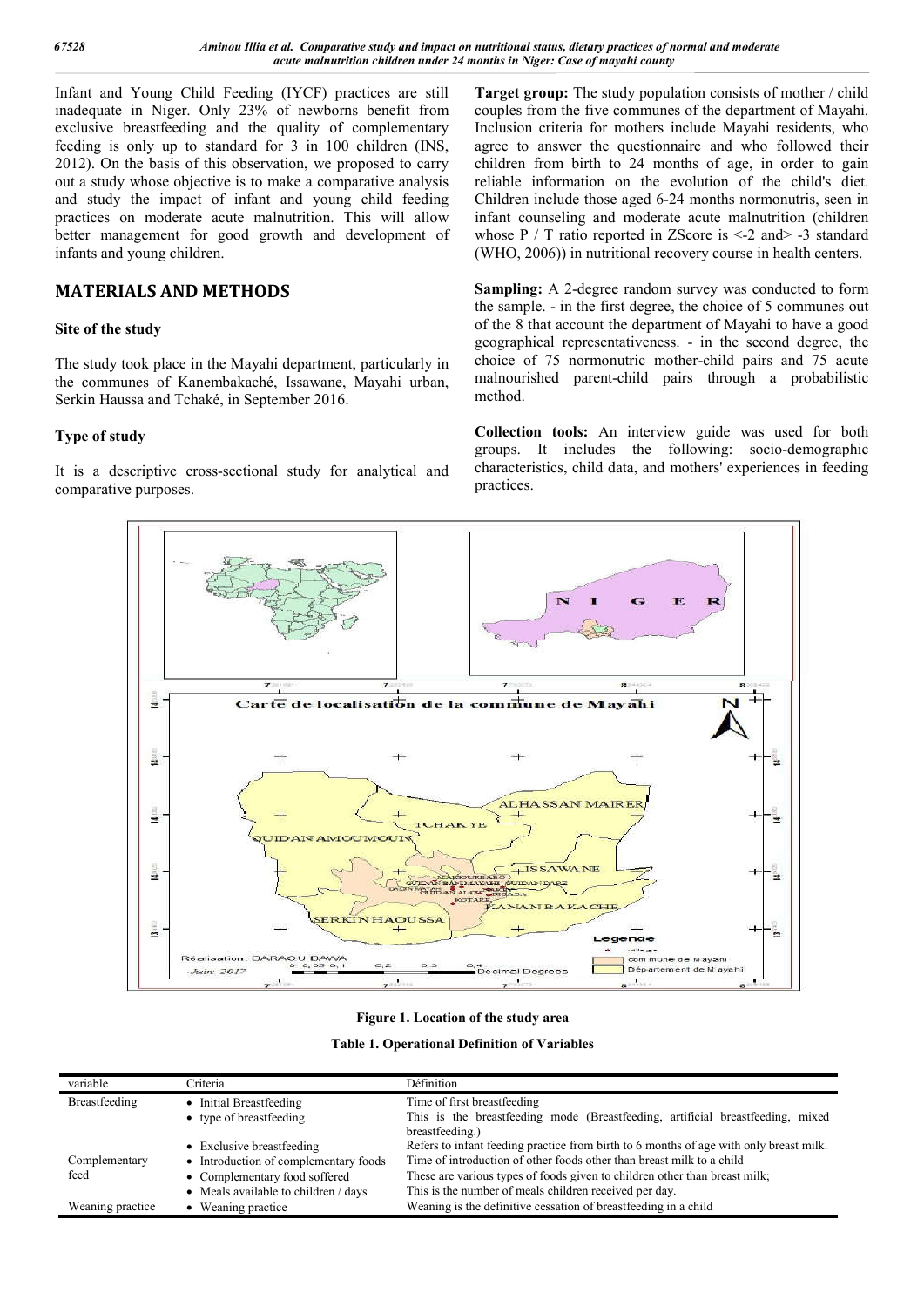The section on socio-demographic characteristics focused on the age of the mother, the mother's educational level, ethnicity, and so on. The section on child data collected information on age in months and sex. The mothers' experiences with breastfeeding, complementary feeding and weaning were used to gather information on their knowledge, skills and feeding practices of children aged 0-24 months.

#### **Operational Definition of Variables**

#### **Methods of statistical analysis**

Field data were captured on the SPSS version 20 software. Cross-tabulations and statistical analysis (Chi2 test) at 5% were performed. Word 2010 was used for writing and Excel 2010 for the development of tables and figures.

# **RESULTS AND DISCUSSION**

# **RESULTS**

#### **Characteristics of children included in the study**

The age of the children ranges from 6-24 months, with an average of 13.15 months. The median age of children is 11 months and the range is 30 months. It was included in this study 51.5% of male children against 48.5% of female children.

# **Sociodemographic and economic characteristics of the mothers of normonutric and malnourished children who were the subject of the individual quantitative questionnaires**

Table 1 above summarizes the socio-demographic and economic characteristics of mothers of children. Due to the statistical analysis (Chi2), all these characteristics are not related to the nutritional status of children. This same table tells us that more than 20% of mothers are under 18 years of age. The majority of mothers (more than 60%) are under 25 years old. Which denotes the young age of mothers? We note that the Hausa ethnic group is mainly represented (83.8% and 79.4%). They are 33.8% of mothers of children who have no education. However, only 3% of the mothers of normonutric children have secondary and tertiary education. The most common activity of child mothers included in this study is agriculture (76.5%), followed by trade (11.8% and 16.1%). We note that 1.5% of the mothers of normonutric children are civil servants.

### **Practicing breastfeeding**

#### **Initial breastfeeding and type of breastfeeding**

The statistical analysis shows that initial breastfeeding  $(P =$ 0.62) and type of breastfeeding ( $P = 0.55$ ) have no influence on nutritional status in the department of Mayahi.

| variable               | Levels             | Children $(\% )$ |                    | P-value     |
|------------------------|--------------------|------------------|--------------------|-------------|
|                        |                    | Malnourished     | <b>Normonutris</b> |             |
| Age                    | Under 18 ans       | 20.6             | 23.5               |             |
|                        | 18-25 years old    | 45.6             | 44.1               |             |
|                        | $25 - 30$ years    | 26.5             | 27.9               | $0.87;$ NS  |
|                        | More than 35 years | 7.4              | 4.4                |             |
|                        | Haoussa            | 83.8             | 79.4               |             |
|                        | Touareg            | 11.8             | 13.2               |             |
| Ethnicity of mother    | Fulani             | 4.4              | 4.4                | $0.54$ ; NS |
|                        | Kanouri            | $\mathbf{0}$     | 2.9                |             |
|                        | Primary            | 19.1             | 10.3               |             |
| level of education     | Secondary & Sup    | $\bf{0}$         | 3                  |             |
|                        | Ouranic            | 47.1             | 52.9               | $0.29$ ; NS |
|                        | N <sub>0</sub>     | 33.8             | 33.8               |             |
|                        | Agriculture        | 76.5             | 76.5               |             |
|                        | Trade              | 11.8             | 16.1               | $0.29$ ; NS |
| Activity of the mother | Official           | $\mathbf{0}$     | 1.5                |             |
|                        | No                 | 11.8             | 5.9                |             |

#### **Table 3. Characteristics of child mothers**

Source: field data

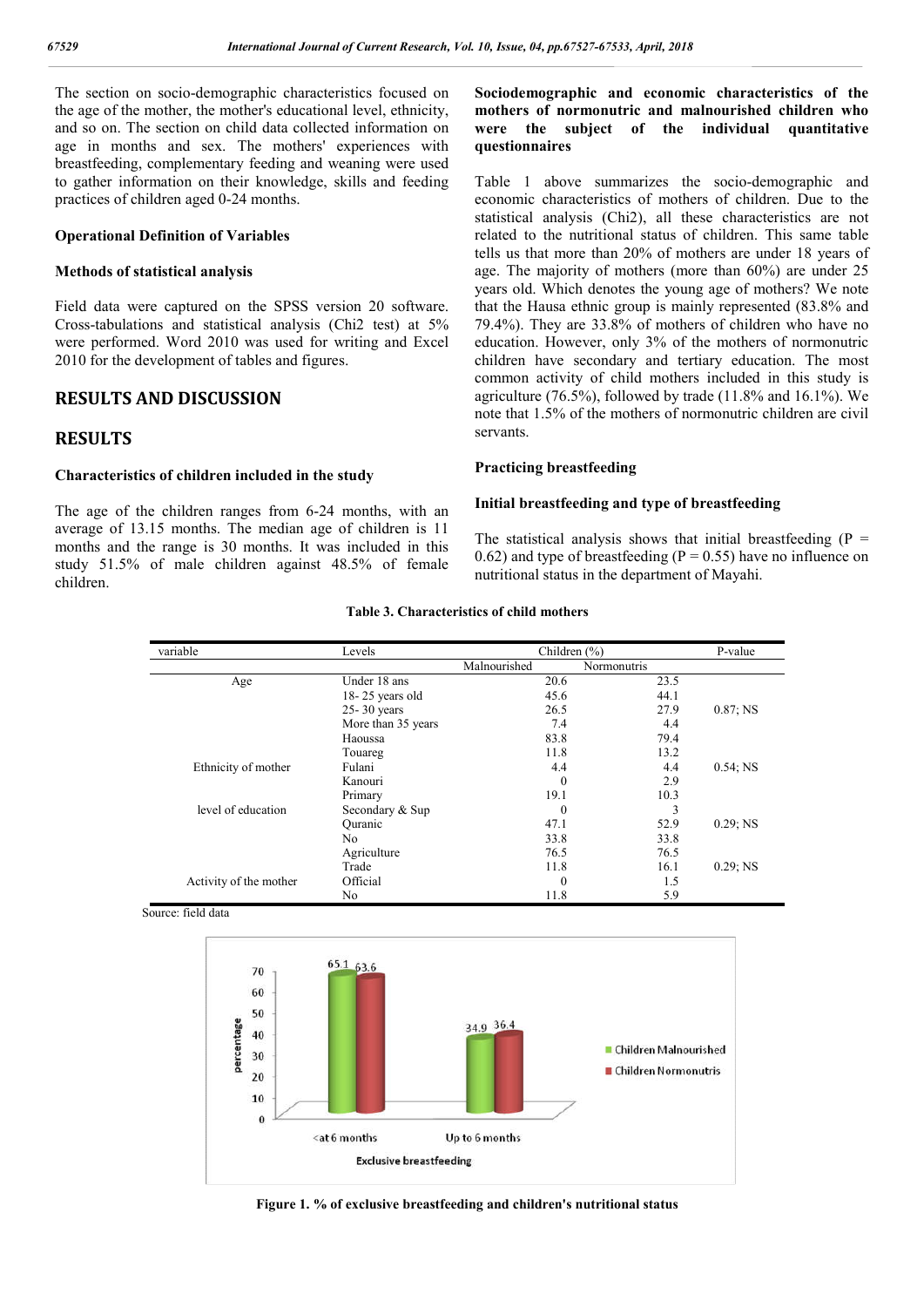

**Figure 2. Age of introduction of complementary foods**

**Table 4. Complementary Supplements Offered and Nutritional Status of Children**

| Variable               | Levels                         | Children $(\% )$ |             | P-value     |
|------------------------|--------------------------------|------------------|-------------|-------------|
|                        |                                | Malnourished     | Normonutris |             |
|                        | Light porridge                 | 86.8             | 87.8        |             |
| Complementary<br>foods | Enriched porridge              | 5.9              | 7.8         |             |
| offered to children    | <b>Broth</b>                   | 1.5              |             | $0.21$ ; NS |
|                        | Familydish                     | 4.4              |             |             |
|                        | Light porridge $+$ family dish |                  | 2.9         |             |
|                        | Mashedvegetables               |                  |             |             |

Source: field data



#### **Figure 3. Number of meals and nutritional status of children**



**Figure 4. Number of weaned children and their nutritional status**

We observe that almost all children (malnourished and normonutris) were breastfed for a period of time. 86.8% and 83.8% of malnourished children and normonutric children were breastfed within one hour of birth respectively. Indeed, this initial breastfeeding reveals a nutritional importance, because it is during the twenty-four hours following the birth that the child receives the colostrum which contains the antibodies of the mother and which is supposed to have avoided certain diseases to him.

However, 13.2% of the mothers of the malnourished children and 16.2% of the mothers of the normonutric children acknowledged having given other type of milk or liquid solution (decoction) before breast milk. This same table II also informs us about the type of breastfeeding. More than 90% of children were breastfed exclusively. Notwithstanding, the duration of this breastfeeding varies according to the mothers. Exclusive breastfeeding is the most dominant followed by mixed breastfeeding, practiced by less than 10% of mothers.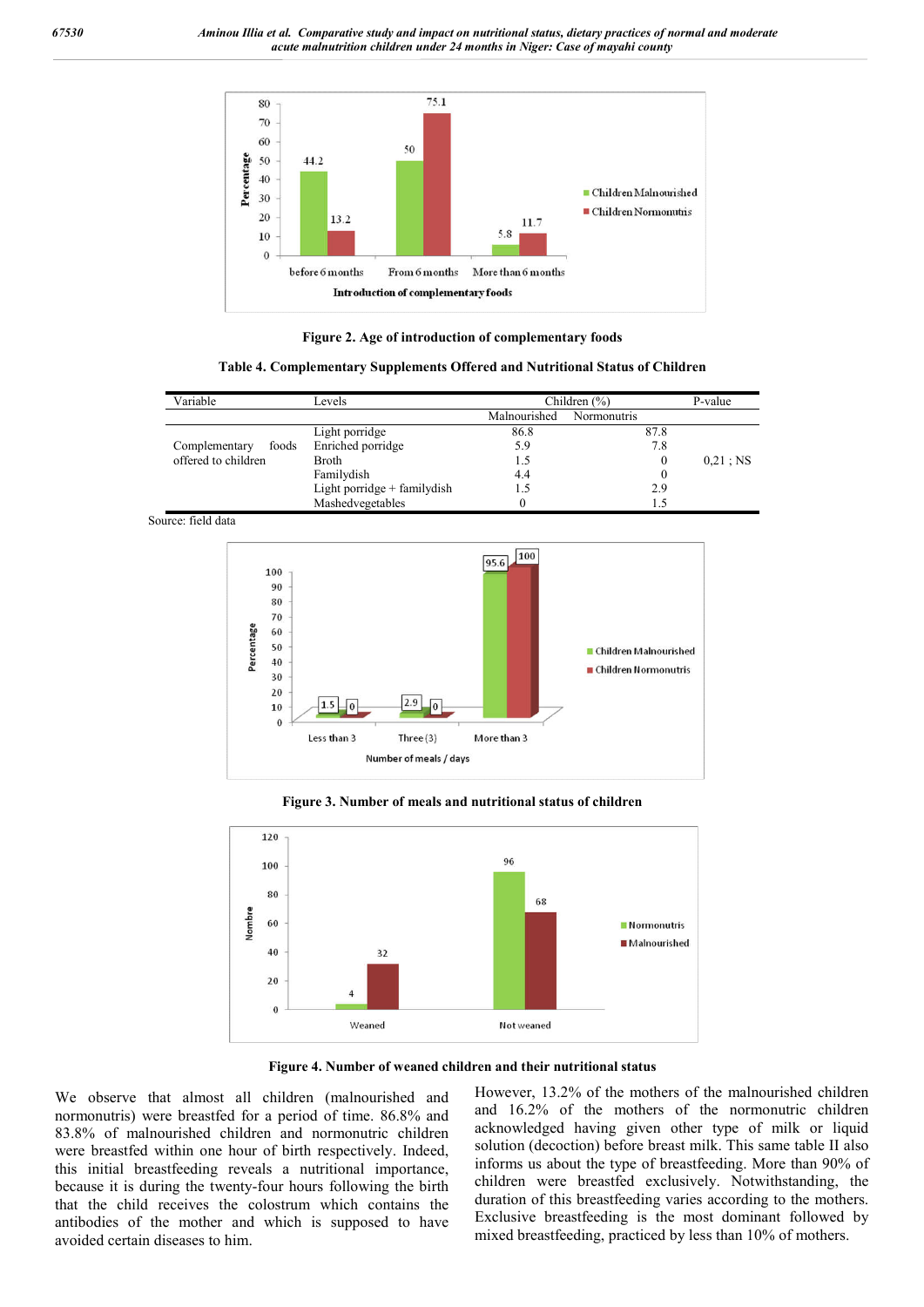| Variables                  | Levels                         | Children $(\%$ , n = 25) |              |  |
|----------------------------|--------------------------------|--------------------------|--------------|--|
|                            |                                | Malnutris                | malnourished |  |
|                            | Lessthan 12 months             | 12                       |              |  |
| Age of children at weaning | $12-17$ months                 | 28                       | 0            |  |
|                            | $18 - 23$ months               | 44                       | 4            |  |
|                            | From 24 monthsold              | 12                       | 0            |  |
|                            | atwill                         | 60                       | 4            |  |
| Cause of weaning           | Occurrence of anotherpregnancy | 36                       | 0            |  |
| Weaning place              | Family home                    | 76                       | 4            |  |
|                            | Other                          | 20                       |              |  |
| Additionaldish             | Yes                            | 44                       | 4            |  |
|                            | No.                            | 52                       |              |  |

**Table 7. Weaning factors and nutritional status of children**

Source: field data

#### **Exclusive breastfeeding (n = 128)**

Figure  $N \circ 1$  provides information on the duration of breastfeeding. This practice is not statistically related  $(P =$ 0.77) to the nutritional status of children. We note from this figure that more than 60% of mothers have breastfed for less than 6 months after the birth of the child. Often, children are breastfed exclusively until the seventh day (16.9%, 15.7%), until they reach 40 (33.1%, 32.4%) and some until their fifth month (15.1%, 15.5%) respectively for malnourished and normonutric children. However, they are 34.9% of malnourished children who were breastfed exclusively until the age of six months and 36.4% of their congener's normonutris according to mothers.

### **Reasons raised by mothers for or against AME up to 6 months**

We note from Table 3 that mothers who opted for exclusive breastfeeding cited the good growth of their children as the reason for 34.9% of mothers of malnourished children and 36.4% of mothers of normonutric children. There is no statistically significant relationship ( $P = 0.79$ ) between the reasons given by mothers and the nutritional status of children. According to these mothers, this type of breastfeeding can prevent certain diseases such as diarrhea and prevent malnutrition in children. As for mothers who stopped breastfeeding exclusively before the age of six months, 57.7% and 53.2% respectively of the mothers of malnourished children and normonutric children mentioned the reason that it is hot, and that the child as any human being must drink water. For other mothers (7.4% and 10.4%) think children cry because they are thirsty.

### **Complementary feeding practice**

### **Introduction of complementary foods**

Quantitative data collected in the field, shown in Figure 2, showed a statistically significant relationship  $(P = 0.04)$ between the timing of introduction of complementary foods and the nutritional status of children. They are 44.2% of malnourished children who started to drink or ingest food before the age of 6 months, and 5.8% at the age of more than 6 months. However, 3/4 of normonutric children, 75.1%, started to drink or ingest food from 6 months of age, compared with 50% of malnourished people who received complementary foods at the same time. Several reasons have been raised by mothers to justify this state of affairs. These include women's work, so that the child is left to his brothers and sisters. The latter (s) cause these children to drink or eat food during the absence of the mother;

Inadequate breast milk has also been mentioned as the reason for the early introduction of supplemental feeding in children as young as 6 months of age.

### **Complementary foods offered to children Table**

With regard to complementary foods for children, we note from Table 4 that the first food given to children is light porridge in 86.8% of malnourished children and in 87.8% of normonutric children. The second food available to children is enriched porridge (5.9%, 7.8%). Only 4.4% of malnourished children consumed the family dish from the age of 6 months as a supplementary food. Mothers mentioned the financial and physical inaccessibility of fortified flour and local foods for the preparation of children's baby food. Indeed, the majority of mothers of malnourished children, such as mothers of normonutric children, have knowledge of local food-based recipes for complementary foods to be offered to children from the age of 6 months. They evoked among other things: the porridge made from peanut paste, fruit and vegetable purées, etc.

### **Number of meals offered to children / days**

Figure 3 shows the number of repairs offered to children as a complementary food. The observation of this figure shows that all normonutric children (100%) were fed more than three (3) times per day. The same is true for 95.6% of malnourished children. Some mothers say they have given children food as many times as they need. Nevertheless, 1.5% of malnourished children receive less than three (3) meals per day; they are also 2.9% of malnourished children who receive three meals a day. We can note from this study that the number of meals given to children is not statistically related to the nutritional status of children aged 6-24 months.

#### **Practice of weaning**

It is through this study, weaning marking the definitive cessation of breastfeeding. Figure 2 shows us the number of weaned children included in the study. It appears from this figure that only twenty-five children are weaned. Almost all weaned children (24) are moderately acute malnourished (MAM). Only a child normonutris is weaned. A statistically significant relationship ( $P = 0.000$ ) was observed between withdrawal practice and children's nutritional status. The behavior of withdrawal is a function of several parameters, namely the age of the child. It is the basis for weaning and depends on the cause of weaning through the place of weaning. This table V expresses the various aspects related to weaning.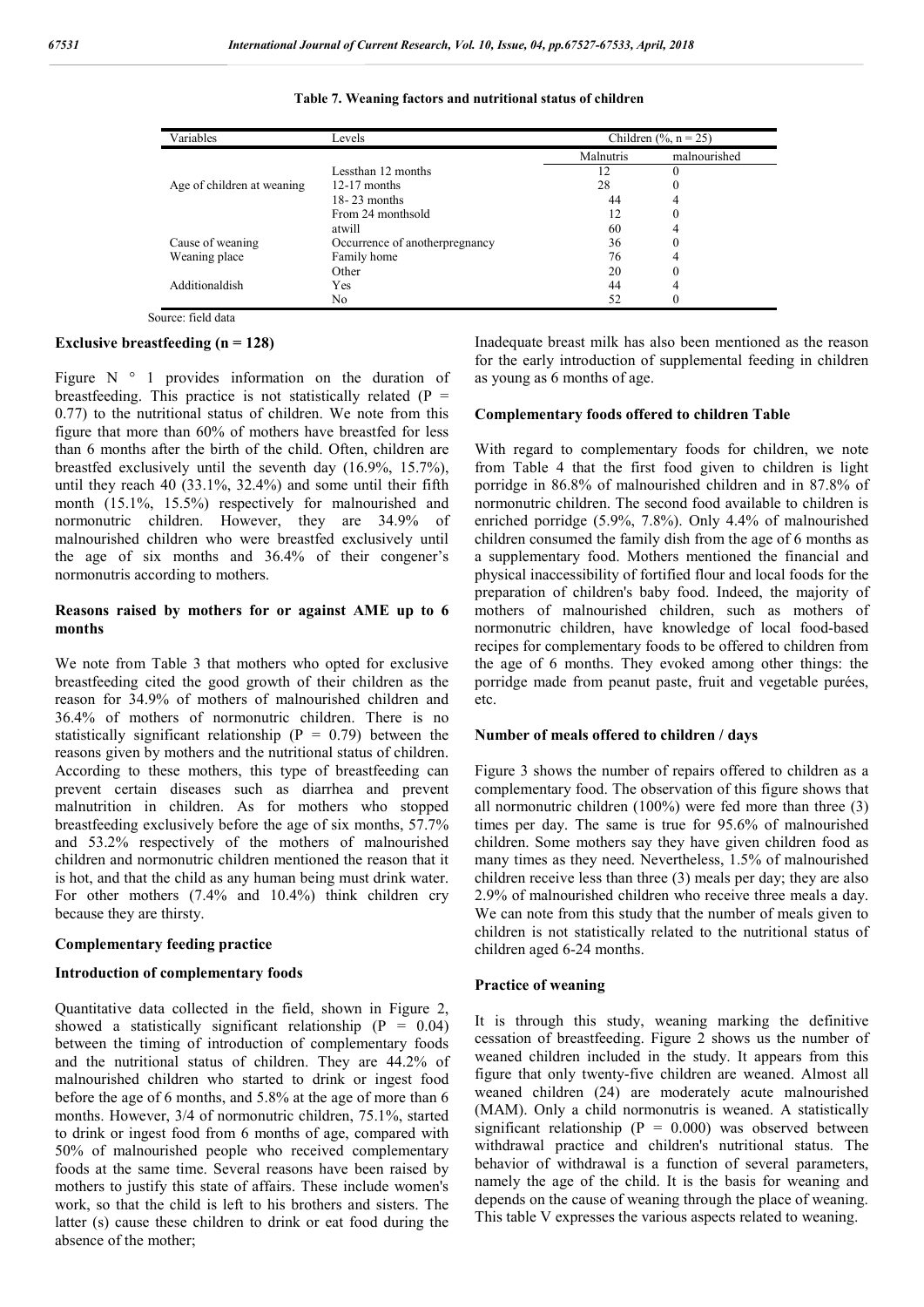We note that 22 children out of 25 weaned children, 88% are weaned before their second birthday. Ten children (10) were weaned early, including 3 children before the age of one year or 12%. Several reasons have been the basis of this weaning, we see through this same table V, that 36% of children were weaned abruptly following the occurrence of another pregnancy of the mother without going through a progressive step of substitution from breast milk to other types of food until the definitive cessation of breastfeeding. However, 64% of the children were weaned at will according to the mothers. Another practice is to remove the newly weaned child from the mother; this practice leads to a refusal of food consumption in the weaned child. In this study, 20% of weaned children are referred to other households, most often those of grandparents. The weaned child must have an extra diet outside the family meal. More than 50% of weaned children are satisfied only with the family meal, without any additional feeding.

# **DISCUSSION**

Breastfeeding Practice: Breastfeeding should be the primary source of nutrition after childbirth. In this study, over 92% of children were breastfed for a period of time. This result is similar to that of Diallo in 1999, who found in Guinea 96% of children were breastfed, it was the same in Haiti (97%), (Anonymous, 2003) and confirmed by another study in Côte d'Ivoire (96%), EDSCI-II (2002). Initial breastfeeding during the hours following birth must be a first reflex after delivery. We find that in both malnourished and normonutric children, only 86.8% and 83.8% respectively were breastfed within one hour of birth. This practice is conducive to the growth of the child. Not breastfeeding at birth can have a detrimental effect on your health because it is during the first breastfeeding, in the twenty-four hours following the birth, that the child benefits from the colostrum which contains the antibodies. of the mother and which are essential for him to avoid many diseases. In addition, if the newborn is not breastfed within twenty-four hours, he receives, instead, various liquids that may put him in contact with pathogens. With regard to exclusive breastfeeding up to the age of 6 months, they were 39.4% of the malnourished children and 36.4% of the normonutris children to benefit from it. This result is similar to that of WHO (2017), which found that, on average, only 36% of children aged 0-6 months were exclusively breastfed between 2007 and 2014 in the world.

From birth until the age of 6 months, breast milk alone is enough to cover the nutritional needs of the infant. To this end, WHO and UNICEF recommend that children be exclusively breastfed for up to 6 months. Exclusive breastfeeding for a 6 month period has many benefits for the infant and the mother, including the insignificant benefit of protecting against gastrointestinal infections in both developing and industrialized countries. Early breastfeeding, within one hour of birth, protects the newborn from infection and reduces the related mortality rate. The risk of death from diarrhea and other infections may increase in infants who are partially breastfed or who are not breastfed at all. Breast milk is also an indispensable source of energy and nutrition in case of illness and reduces the mortality rate of malnourished children. For Diallo (1999), breast milk has particular properties because it is sterile and because it transmits the mother's antibodies and all the necessary nutrients to the child during the first months of life. It also helps to avoid nutritional deficiencies and to limit the prevalence of diarrhea and other forms of illness.

Breast milk is the only food truly adapted to the needs of the newborn and infant during the first months of life. It provides in a suitable form, carbohydrates, proteins, lipids, minerals and most vitamins necessary for the development of the baby. According to UNICEF (1985), a child who is born in a poor household and is exclusively breastfed during the first half of life, by a mother in good nutritional status, is likely to develop as healthily and harmoniously as a child born into a wealthy family. For example, feeding exclusively breastfed children for the first six months of life contributes to reducing the health differences between children born in a poor environment and those born in a rich household. However, breastfeeding practice was not significantly related to children's nutritional status. The same practices are observed in both malnourished and normonutric children.

# **Complementary feeding practice**

From the age of 6 months, breastfeeding should be supplemented by the introduction of other appropriate foods to meet the child's needs. Thus, at the end of this study, we find that 44.2% of malnourished children had drunk or ingested another diet before the age of 6 months, 50% of children malnourished from the age of 6 months. However, 3/4 of the normonutris children surveyed had seen or ingested another diet from the age of 6 months. This result is higher than that of Brou-Tanoh& al in Côte d'Ivoire (2010) who found that 93% of children drank or ingested another food before 6 months of age. The early introduction of complementary feeding has particularly important implications for the health status and nutritional status of children. In addition to breastfeeding, this practice exposes newborns to pathogens, especially diarrheal diseases. This study allowed us to observe a statistical link between the nutritional status of children and the introduction of complementary feeding. The main foods offered to children as a complementary food in this study are light meals in over 86% of malnourished children and normonutric children. Some malnourished children (4.4%) were already receiving the family dish at this age. Women do not consider the quality but rather the amount of food to stuff the belly of the child and after a few months, the child begins to lose its shape. The acceleration of these foods in the child's nutrition forces the mother to reduce the amount of milk given to the child. From there, the child no longer benefits from the proteins, vitamins A, C and calcium contained in the milk, which should protect him from all diseases (NGOUNDE, 2004) quoted by Abraham (2011). Supplementary foods given to children are not a bad thing in themselves, since it is strongly recommended to supplement breast milk with supplementary foods that can provide calories, especially from the sixth month.

# **Practice of weaning**

The practice of weaning, which constitutes the definitive cessation of breastfeeding and the consumption of another diet by the child, depends on socio-cultural contexts or parents. Almost all of the weaned children included in the study (96%) were moderately acute malnourished during nutritional recovery. We find through this study that many children were weaned early following the occurrence of another pregnancy of the mother or at will. At weaning, 50% of weaned children did not have an extra diet. The weaning diets offered to children are largely responsible for the many nutritional diseases prevalent throughout Africa (Abraham, 2011). The nutritional poverty of weaning foods combined with the insalubrity